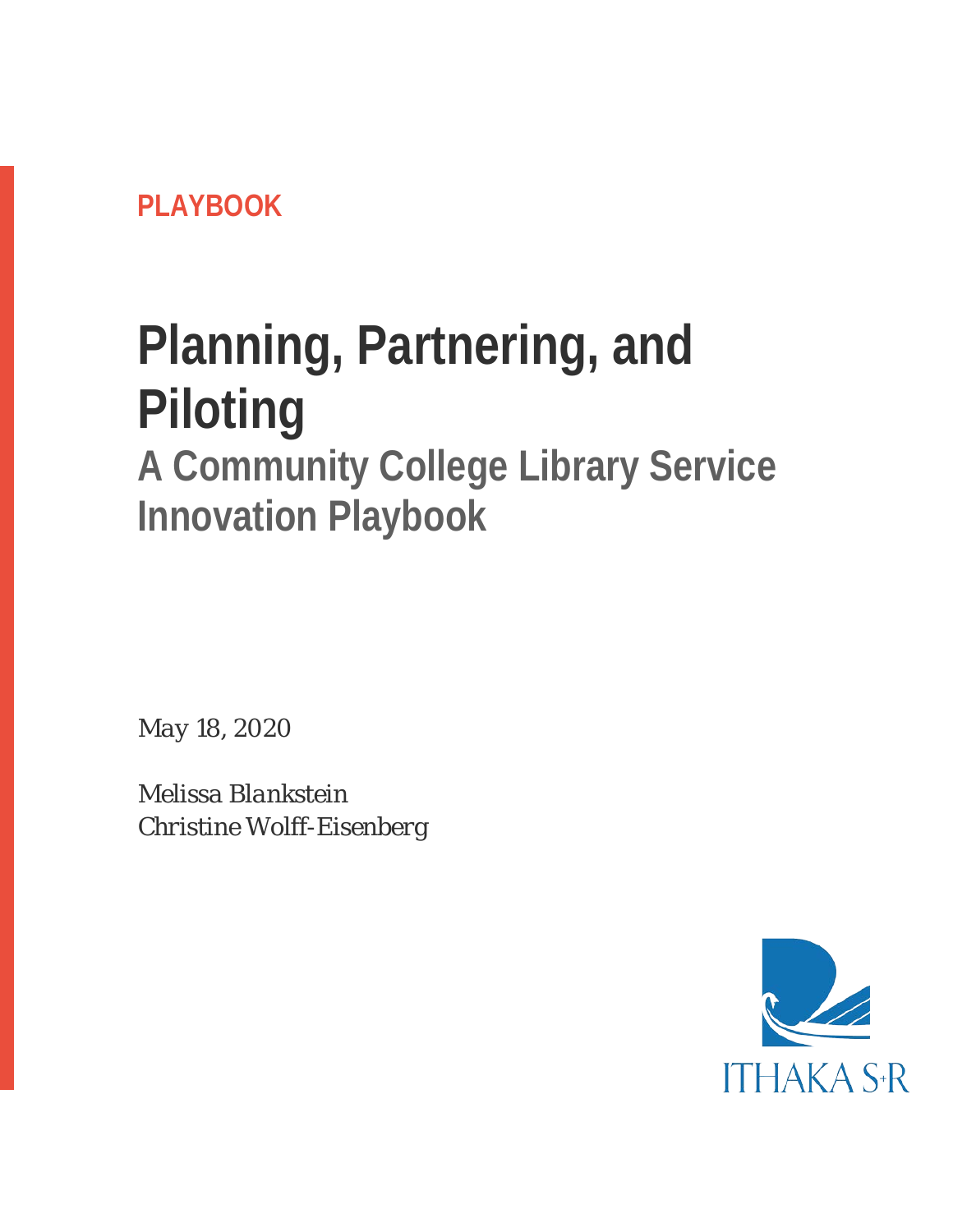

Ithaka S+R provides research and strategic guidance to help the academic and cultural communities serve the public good and navigate economic, demographic, and technological change. Ithaka S+R is part of ITHAKA, a not-for-profit organization that works to advance and preserve knowledge and to improve teaching and learning through the use of digital technologies. Artstor, JSTOR, and Portico are also part of ITHAKA.

Copyright 2020 ITHAKA. This work is licensed under a Creative Commons Attribution 4.0 International License. To view a copy of the license, please see https://creativecommons.org/licenses/by/4.0/.

ITHAKA is interested in disseminating this brief as widely as possible. Please contact us with any questions about using the report: research@ithaka.org.

This project was made possible in part by the Institute of Museum and Library Services RE-96-17- 0113-17.



The Institute of Museum and Library Services is the primary source of federal support for the nation's libraries and museums. We advance, support, and empower America's museums, libraries, and related organizations through grantmaking, research, and policy development. Our vision is a nation where museums and libraries work together to transform the lives of individuals and communities. To learn more, visit [www.imls.gov](https://www.imls.gov/) and follow us on [Facebook](http://www.facebook.com/USIMLS) and [Twitter.](http://www.twitter.com/us_imls)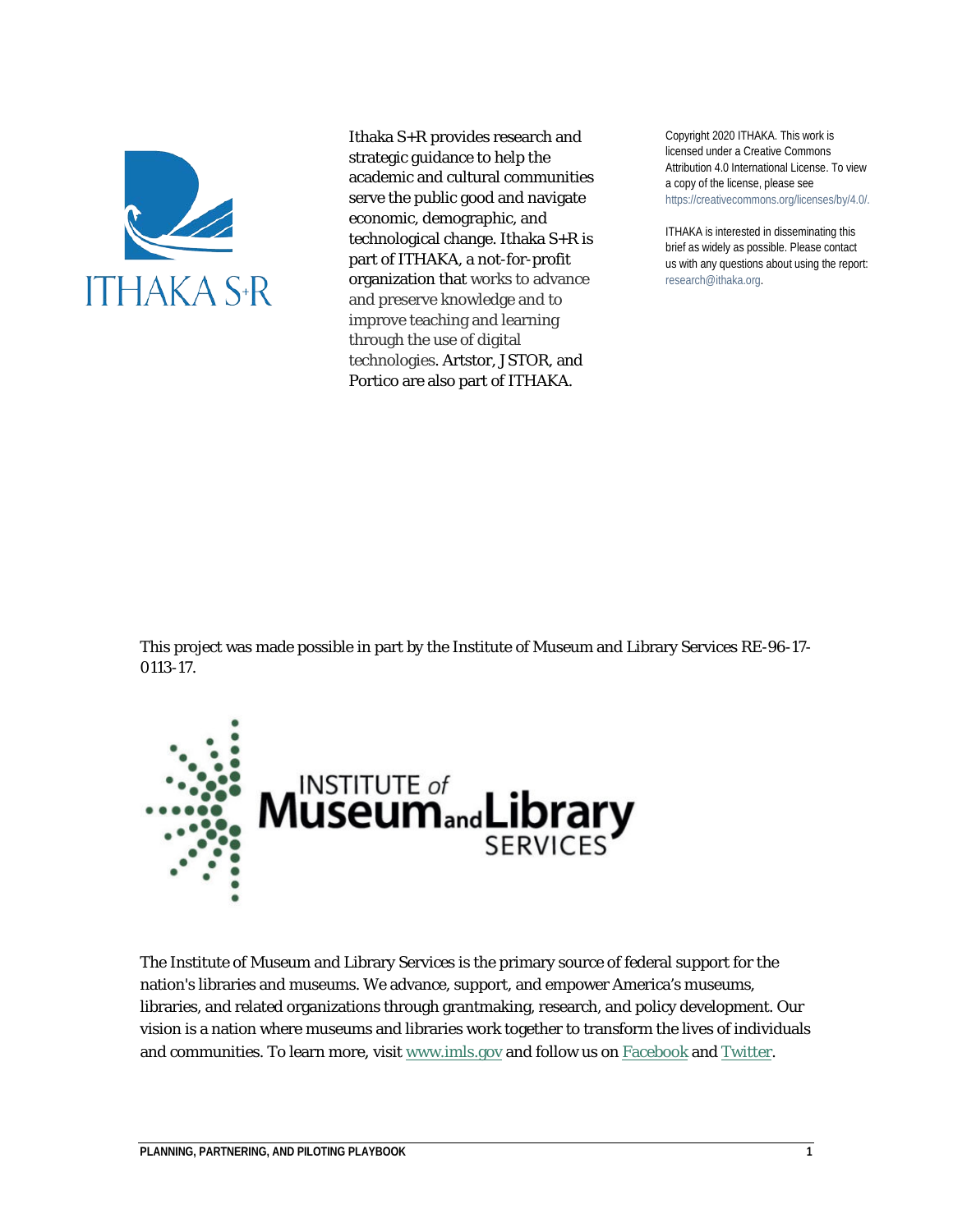### **Service Concept Testing**

As part of a multi-year student service innovation project, co-led by Northern Virginia Community College and Ithaka S+R, we developed and implemented a new mixedmethods assessment approach: service concept testing[.1](#page-2-0) With participation from six additional community college partners and support from the Institute of Museum and Library Services, we designed, evaluated, and piloted a variety of service prototypes. In this playbook, we describe the services generated and piloted as a result of these collaborations and provide lessons for other institutions interested in developing and testing new services in their context.

Service concept testing is a mixed-methods market research process, guided by a participatory decision making framework, and entails gathering data on user needs, generating possible offerings, and testing those offerings. In our implementation of the methodology, we began with a qualitative *discovery* phase examining existing data sources and interviewing students. This was then followed by a service concept *development* phase, which involved collaborative brainstorming for specific service ideas that addressed the challenges and needs uncovered in the first phase. Lastly, we *assessed* these concepts by surveying the student community to gauge the services' potential value. Representatives from each of the seven partner community colleges, referred to as "partner college" or "project lead" for the remainder of this playbook, held key roles in each step of service concept testing.[2](#page-2-1)

Students' self-described goals and challenges, as well as experiential evidence from the partner colleges, significantly guided our creation of eight "service concepts" hypothetical prototypes of services that colleges might offer to students for specific purposes relevant to the goals, challenges, and/or needs expressed by students themselves. Based on the results from the assessment phase, the partner colleges were

<span id="page-2-0"></span><sup>1</sup> For more in-depth information on service concept testing, see Christine Wolff-Eisenberg and Roger Schonfeld, "What Do Our Users Need? An Evidence-Based Approach for Designing New Services," Ithaka S+R, 6 November 2019, [https://doi.org/10.18665/sr.312092.](https://doi.org/10.18665/sr.312092)

<span id="page-2-1"></span><sup>&</sup>lt;sup>2</sup> We would like to thank the project leads at the participating colleges: Jean Amaral, Borough of Manhattan Community College; Braddlee, Northern Virginia Community College; Christie Flynn; Pierce College District; Jeanne Galvin, Queensborough Community College; Katie Ghidiu, Monroe Community College; Michael Miller, Bronx Community College; and Steven Ovadia, LaGuardia Community College.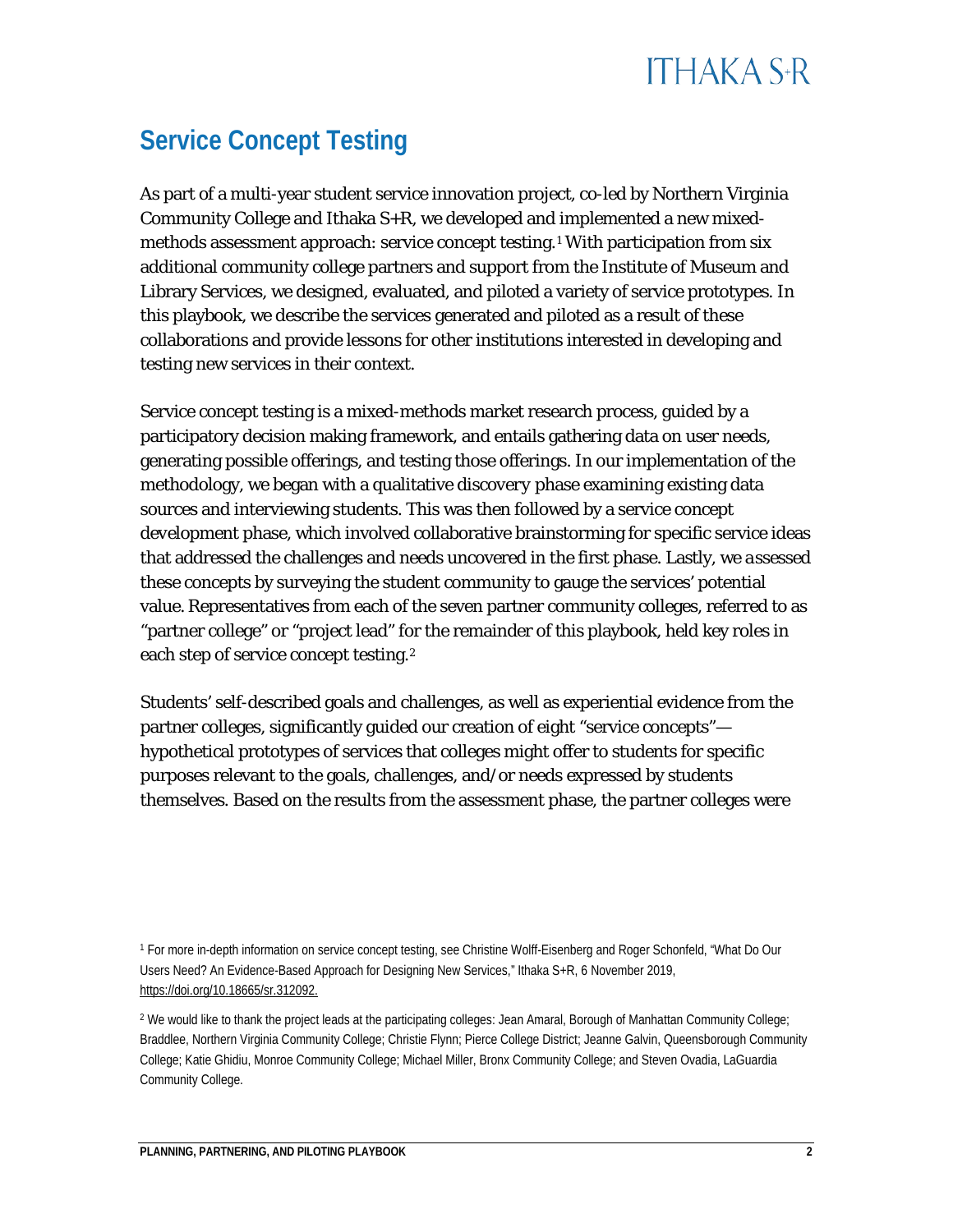

able to make data-informed judgements on services to implement at their library based on both aggregate (cross-institutional) and local (institution-specific) results.[3](#page-3-0)



**Qualitative discovery**

*Learn about the practices, preferences, and needs of community college students and their relationship to success by means of on-campus, in-depth, inperson qualitative interviews*



#### **Service concept development**

*Develop a series of concepts for services that community colleges and their libraries might seek to offer based on the discovery phase*



#### **Survey assessment**

*Evaluate the service concepts with community college students by means of a survey to determine their potential value*

Toward generating this playbook, we held semi-structured interviews with project leads in January 2020 following each college's first semester or quarter of piloting a new or adapted service resulting from this project. In these interviews, we asked about the colleges' service development processes, implementation strategies, and outcomes. We also asked the project leads to share lessons learned from the pilot implementations and their recommendations for other institutions considering using a similar process to develop services on their campuses. Although these services were implemented within the library, any unit on a college campus can utilize the service concept testing methodology as well as the lessons learned from this piloting process. In this playbook, we synthesize and summarize both the services themselves as well as key takeaways from the process of implementing those services, offering strategic insights gleaned throughout the initial implementation.

### **Service Concepts in Action**

Partner colleges often implemented one or two of the eight service concepts, selecting which services to employ based on a combination of (1) students' valuation of the service concept, (2) their colleges' strategic initiatives, and (3) available resources. The following

<span id="page-3-0"></span><sup>&</sup>lt;sup>3</sup> For more information on the aggregate results from the survey assessment phase, see Melissa Blankstein, Christine Wolff-Eisenberg, and Braddlee, "Student Needs Are Academic Needs," Ithaka S+R, 30 September 2019, [https://doi.org/10.18665/sr.311913.](https://doi.org/10.18665/sr.311913)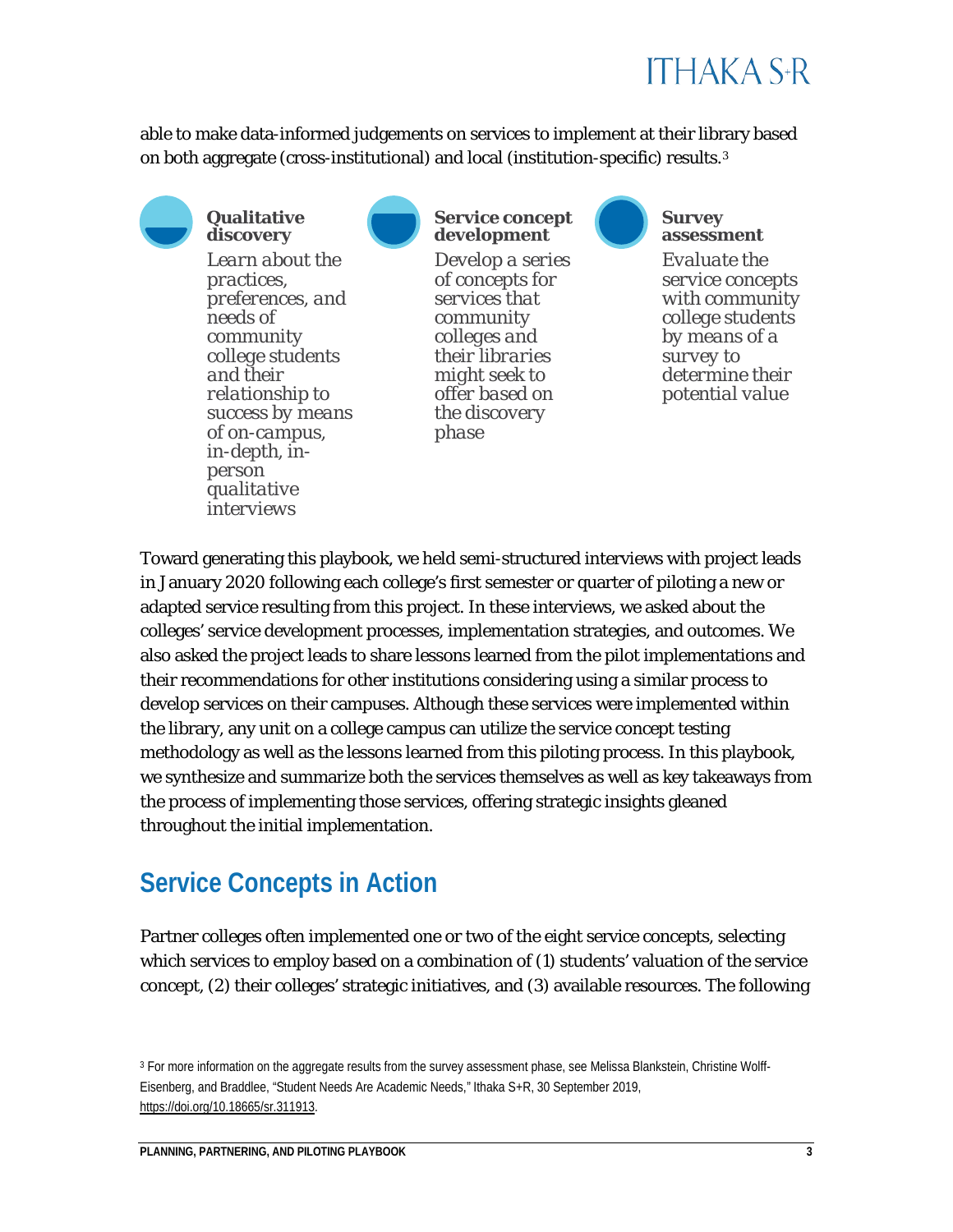

section describes how the service concepts—which served as prototypes of services rather than services themselves—were translated into actual services. Some of the resulting services derived from a single service concept are quite similar to one another, while some are very different, signaling the extent to which college strategic initiatives and available resources—along with mixed-methods research findings—drive the service implementation process.

| <b>Service Concepts</b>   | <b>Partner Colleges</b>               |                                           |                                                 |                                           |  |  |  |
|---------------------------|---------------------------------------|-------------------------------------------|-------------------------------------------------|-------------------------------------------|--|--|--|
| <b>Loaning Tech</b>       | Queensborough<br>Community<br>College | Northern Virginia<br>Community<br>College | Pierce College<br><b>District</b>               | Monroe<br>Community<br>College            |  |  |  |
| Personal Librarian        | LaGuardia<br>Community<br>College     | Pierce College<br><b>District</b>         | Borough of<br>Manhattan<br>Community<br>College | Northern Virginia<br>Community<br>College |  |  |  |
| <b>Child Care</b>         | Pierce College<br><b>District</b>     | Monroe<br>Community<br>College            |                                                 |                                           |  |  |  |
| Knowledge Base            | <b>Bronx Community</b><br>College     | LaGuardia<br>Community<br>College         |                                                 |                                           |  |  |  |
| <b>Community Advocacy</b> | Pierce College<br><b>District</b>     |                                           |                                                 |                                           |  |  |  |

#### Table 1. Partner colleges that piloted a service based on each concept

*Loaning Tech*: *access to technology, either to borrow for use outside of class and home, or on-site with expert training and assistance*

Through our survey, we asked students how valuable they would find borrowing a variety of technological resources, such as laptops, scientific calculators, Wi-Fi hotpots, black/white or color printers, and more. Overall, 42 percent of students across the partner colleges rated this service as extremely valuable, and of those students, eight in ten rated Wi-Fi hotspots, black/white or color printers, laptops, and multimedia editing computers or software as particularly useful to borrow or use. Roughly half of the partner colleges were already loaning many of these specific resources prior to service concept testing. Based on this new evidence they decided to adapt and expand their existing services: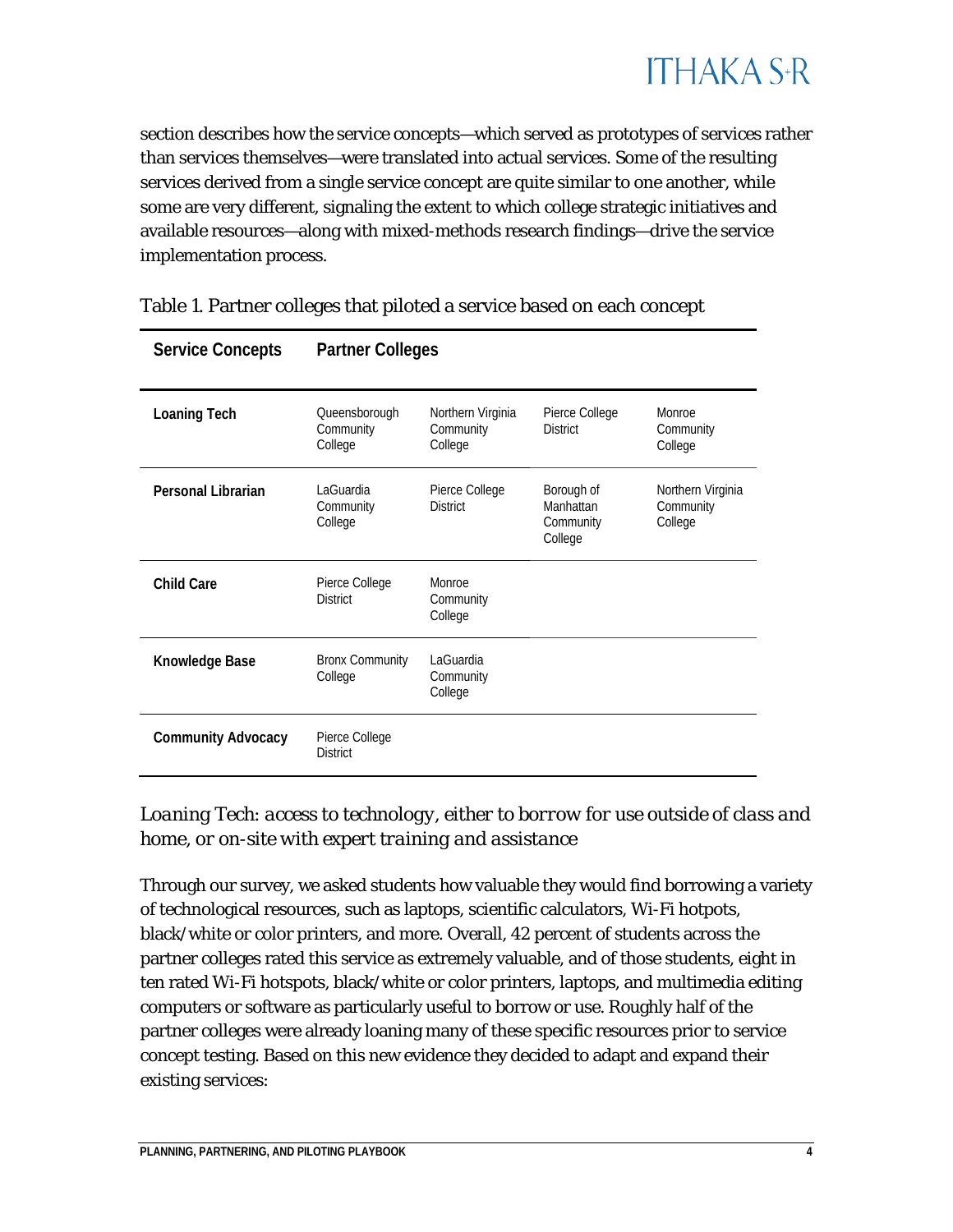

- Queensborough Community College (QCC) extended the loaning period of laptops from two-hour time slots to a week-long period. With the help of the Information Technology (IT) department and Vice President of Finance, the project lead was able to refurbish and recycle laptops returned to IT by academic faculty—acquiring 24 laptops newly available to loan.
- Northern Virginia Community College (NOVA) librarians collaborated with their Financial Stability Office to lend iPads with keyboards and wireless mice and laptops for an entire quarter to students with demonstrated need.
- Pierce College District (PCD) plans to expand their loaning tech service, which currently provides Chromebooks, laptops, and hot spots for students to borrow. Additional computers have been added to the quarterly loan program and alternative hot spot vendors are being considered. They are also providing information about low-cost technology programs to students who apply for quarterly loans.
- Monroe Community College (MCC) is now seeking additional funding for more laptops and other types of technological resources to loan.

*Personal Librarian: a professional employed by the college available to help students find and use all kinds of content sources needed for coursework, including books and journals, in paper, and on the internet*

Across the seven partner colleges, students rated this service concept as the third most desired, with about four in ten rating this service extremely valuable. Four partner colleges decided to adapt this service:

- LaGuardia Community College (LAGCC) has academic subject librarian liaisons working with Academic Affairs and IT to provide specialized outreach and support, enabling students to contact their subject liaison with questions and requests via an online platform, as well as allowing librarians to reach out to students. As LAGCC's Academic Affairs office stratifies students based on their support needs, the service is initially targeting students who need the lowest level of support.
- PCD identified an opportunity for integrating a personal librarian service into specific general education English course tracks where there was a completion gap between the first two levels of the course. They are currently planning how to best scaffold information competency instruction alongside personal contact points.
- Borough of Manhattan Community College (BMCC) also has librarian liaisons performing specialized outreach and support to students, collaborating with Student Affairs to provide this service to male students who fall below a certain threshold on their high school records.
- NOVA identified two groups to target this service: students within the honors program and those within a specialized transfer program. Librarians provide research consultations and on-the-ground support within classes to honors students as well as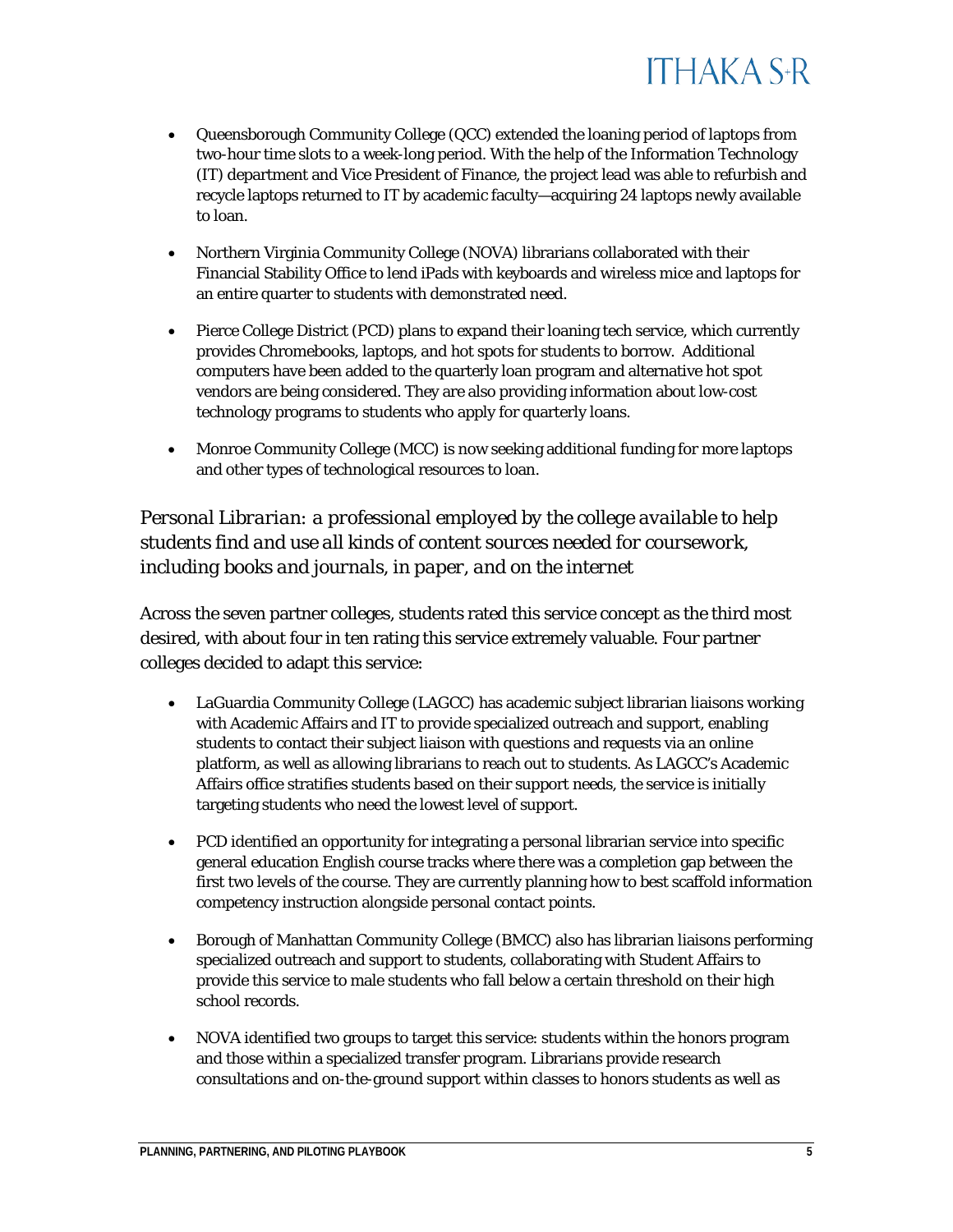

similar support services outside of the classroom for students within the specialized transfer program.

*Child Care: an array of services at a college for parents or caregivers of children while they are attending class, which might include designated spaces for families to study together, both regular and emergency childcare programs, and tutoring and other afterschool services for children*

About half of student parents or caregivers across the seven partner colleges rated child care services as extremely valuable. Two partner colleges are piloting related services:

• PCD created child activity kits for children of different ages, filled with games, toys, and educational books at different reading levels to occupy children with as their parent or caregiver studies.



*Children activity bags, Pierce College District. Photo by Kathryn Scott*

• MCC dedicated spaces at each campus library for family-friendly study rooms. These rooms were remodeled with new, brightly colored and comfortable furniture, desks, and educational toys and books for children. The college is also collaborating with their local YMCA to provide free drop-in childcare this semester.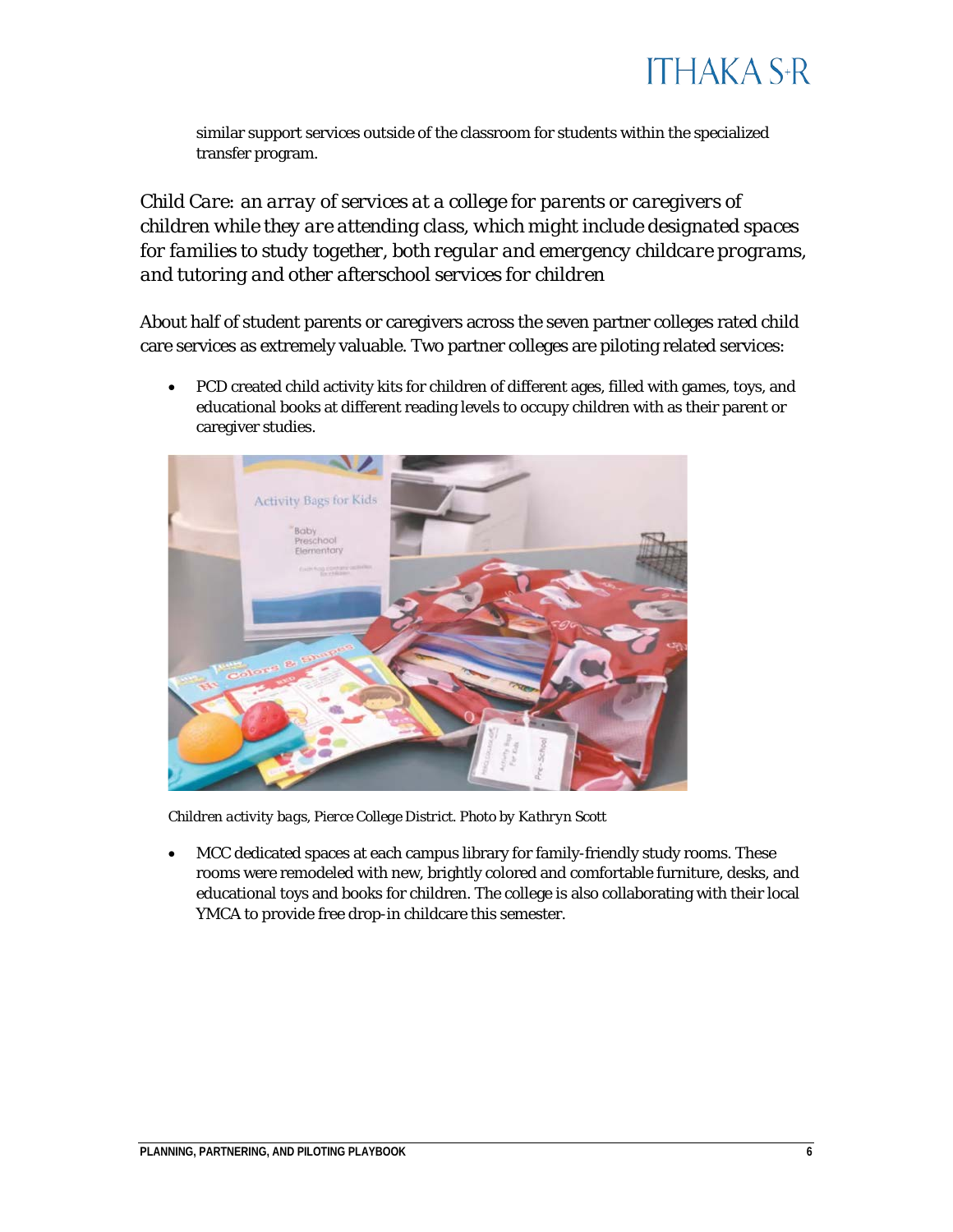

*Family- Friendly Study Room, Monroe Community College Brighton Campus, LeRoy V Good Library*

*Knowledge Base: a single point of contact for whenever a student needs help navigating any part of college including advising, registering for classes, applying for financial aid, securing personal counseling, and obtaining tutoring or other coursework assistance—offering expertise in connecting students with the right college employee for assistance*

Knowledge base was the most highly valued service concept, with 44 percent of students rating this service as extremely valuable. Despite the popularity of this service among respondents, getting this service off the ground requires substantial startup resources, including funding, time, and staffing. As a result, just two colleges are currently piloting a knowledge base service:

• Bronx Community College (BCC) hired a non-teaching adjunct to collect data queries received at their information desks to improve the training of relevant personnel as well as their directory of campus and community services.[4](#page-7-0) They are aiming to collaborate with other service providers on campus to further streamline their knowledge base service as it continues.

<span id="page-7-0"></span><sup>4</sup> Because the IMLS grant for the service innovation project aided with personnel costs, some colleges were able to hire additional staff to help execute their pilot services.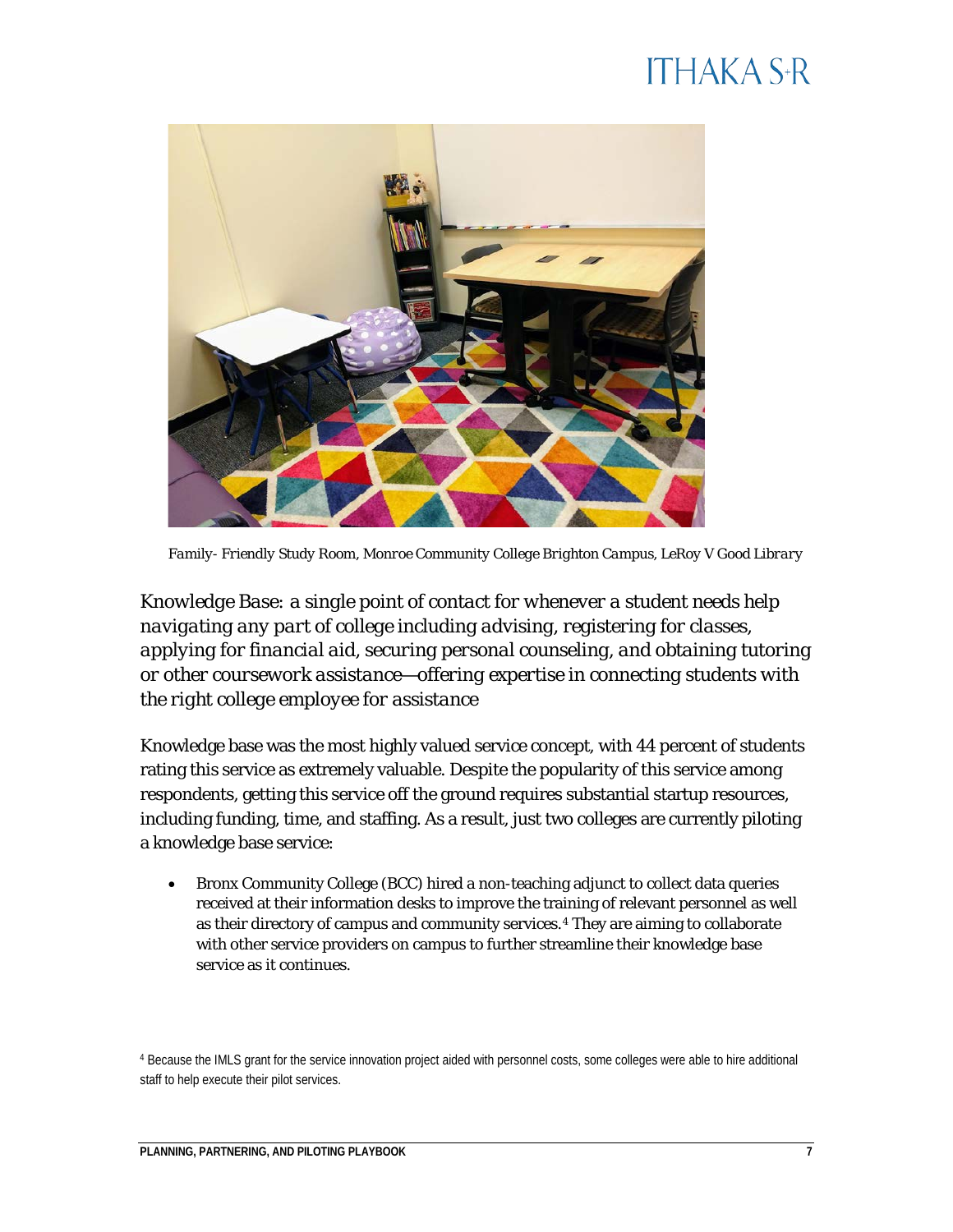

• Prior to this initiative, LAGCC already had a robust, online knowledge base, branded as Ask LaGuardia, monitored and managed by a librarian.<sup>[5](#page-8-0)</sup> Ask LaGuardia provides prewritten answers to common questions students ask—such as how to change majors, how to set up an advising appointment, how to register for classes, etc. For their new pilot, LAGCC invested in promoting Ask LaGuardia to new students.

|                          |                  | My LaGuardia   Faculty & Staff |  |                         |                |                                                                              | $\mathbf{Q}$<br>Search this site |               |                                   |
|--------------------------|------------------|--------------------------------|--|-------------------------|----------------|------------------------------------------------------------------------------|----------------------------------|---------------|-----------------------------------|
|                          |                  |                                |  |                         |                |                                                                              |                                  |               | DIRECTORY . TEXT ONLY . A-Z INDEX |
|                          | $\blacktriangle$ | <b>ADMISSIONS</b>              |  | ACADEMICS FINANCIAL AID | <b>LIBRARY</b> | <b>CONTINUING EDUCATION</b>                                                  | <b>ABOUT</b>                     | <b>GIVING</b> |                                   |
| LaGuardia                |                  |                                |  |                         |                |                                                                              |                                  |               |                                   |
| <b>Community College</b> |                  |                                |  |                         |                |                                                                              |                                  |               |                                   |
|                          |                  |                                |  |                         |                | <b>WELCOME   TO GET STARTED, JUST ASK US A QUESTION.</b>                     |                                  |               |                                   |
|                          |                  |                                |  |                         |                |                                                                              |                                  |               |                                   |
|                          |                  |                                |  |                         |                | Please ask ONE complete question at a time. For example: What are electives? |                                  | <b>Ask</b>    |                                   |
|                          |                  |                                |  |                         |                |                                                                              |                                  |               |                                   |
|                          |                  |                                |  |                         |                |                                                                              |                                  |               |                                   |

*Screenshot of AskLaGuardia, an existing knowledge base service*

*Community Advocacy: an opportunity to help students better develop their capacity as a member of their community and society through one-time presentations, workshops, ongoing discussion groups, informal meetups or online resources by faculty, members of community groups, industry experts, or fellow students*

Although only two in ten students across the partner colleges rated community advocacy as extremely valuable, one college decided to pilot this service:

• PCD implemented scheduled conversations and panel discussions on the pressing challenges students face, including food insecurity, on the last Wednesday of every month, open to students, faculty, and other individuals in the community.

<span id="page-8-0"></span><sup>5</sup> For more information on this existing service, see[: https://laguardia.intelliresponse.com/.](https://laguardia.intelliresponse.com/)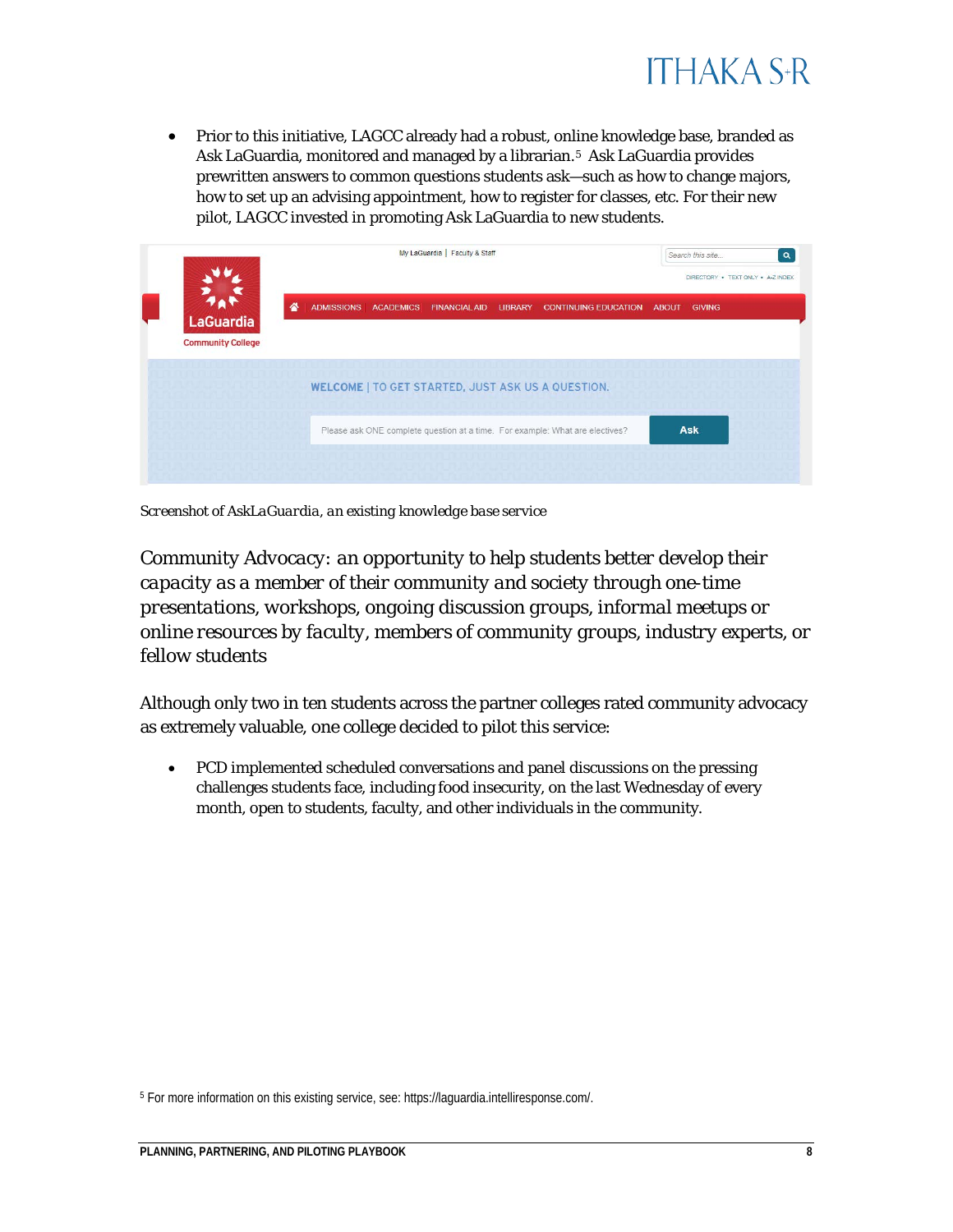

*Community advocacy panelists on food insecurity, Pierce College District. Photo by Elissa Blankenship* 

### **Strategic Insights**

The pilot services outlined above are very much tied to the strategic priorities of the partner colleges, with varying levels of coordination and support from leadership and peer colleagues. Lack of time, funding, and human resources, as well as difficulties with student outreach efforts, presented challenges to the project leads who nevertheless found unique ways to utilize existing relationships and resources to execute their pilots. In the following section, we offer a series of high-level strategic insights from the experiences of and reflections from the project leads.

#### *Align service implementation with strategic initiatives and existing service models*

*Grounding service conceptualization, development, and implementation within strategic initiatives and existing service models can be an effective way to gain approval from leadership and help meet user needs.*

Naturally, project leads incorporated the strategic initiatives of their college as well as existing service models provided by their own library, college, or other institutions when initially brainstorming the list of service concepts for subsequent testing via survey. Grounding services within their colleges' strategic initiatives made it so that none of the services were provided—or even tested—arbitrarily. Additionally, mapping services to existing models either at their own college or at another institution provided a foundation to reinvent services and continuously meet user needs.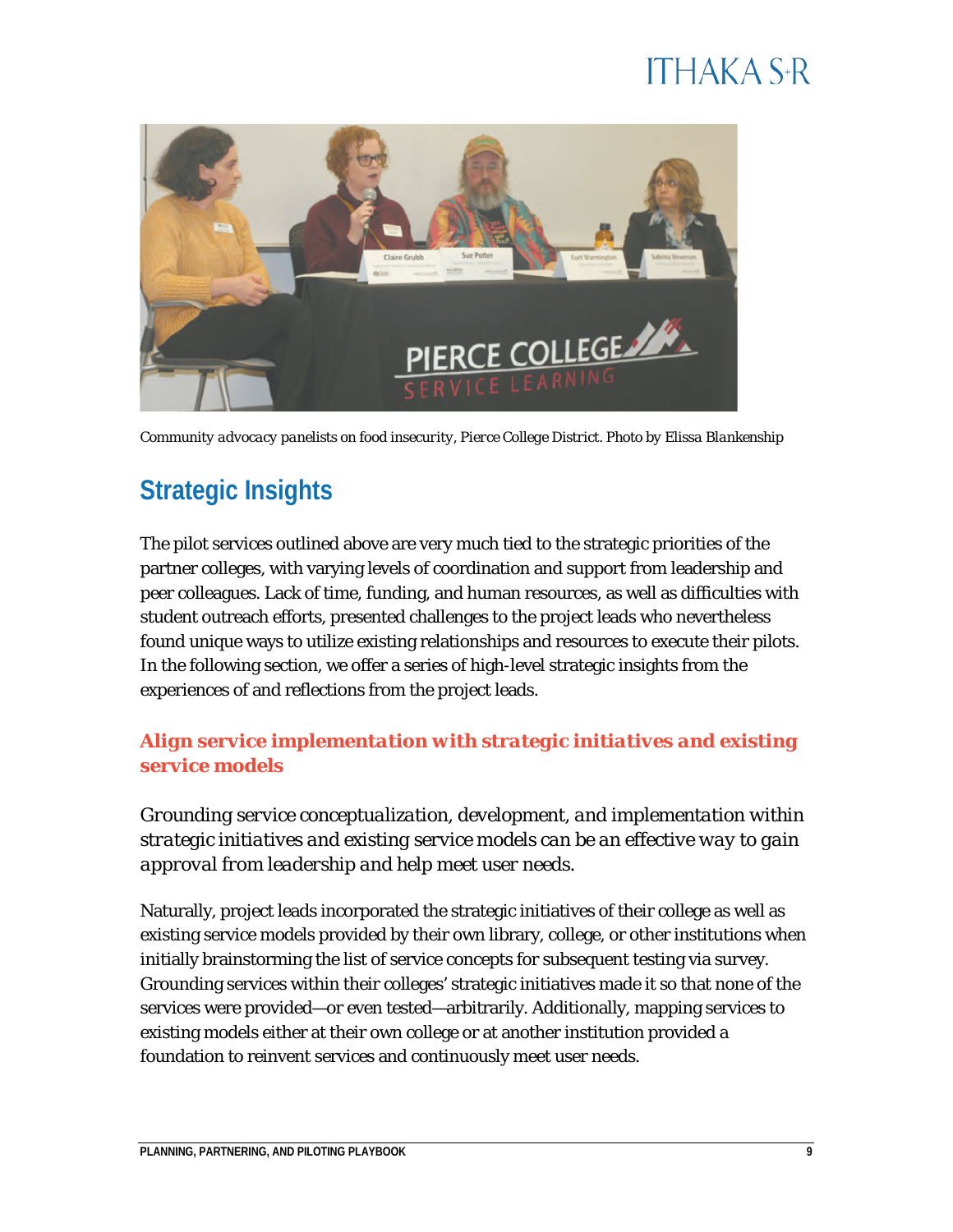

Approximately half of the project leads chose to implement service concepts that most aligned with the strategic initiatives of their college, even if students did not rate those service concepts most valuable. For two project leads, aligning with their college's strategic priorities made it easier to get leadership approval and assistance. Additionally, four of the partner colleges already had been loaning laptops and other devices to students, but were able to expand and adapt this existing service based on new evidence, keeping their existing service sustainable.

#### *Provide meaningful engagement opportunities for faculty and staff early on in service development*

*Incorporating faculty and staff perspectives into service development can help secure their support and streamline the provision of new services during implementation.*

Some partner colleges experienced resistance to implementing new services from their library faculty and staff, who expressed concerns about potentially winding down other services traditionally offered by the library in favor of new services. Faculty and staff were also worried about their own capacity and the amount of work adding new services would entail. Generating early awareness of service development and subsequent plans for implementation can potentially lead to useful conversations with faculty and staff to address their concerns prior to piloting.

Project leads whose library faculty and staff were able to provide input earlier in the process often had a relatively easier time implementing their pilot(s). Since it will fall to these individuals to provide new services to students, soliciting meaningful engagement helps to secure their approval and streamline implementation. For instance, one college that piloted a version of the personal librarian service concept was able to target their service towards ameliorating completion gaps within their general education courses because early on a librarian began researching external examples of the librarian liaison model and opportunities to target completion gaps in tandem with the assessment phase of the project. Through this librarian's enthusiasm and research, this college was able to target specific courses when they piloted this new service.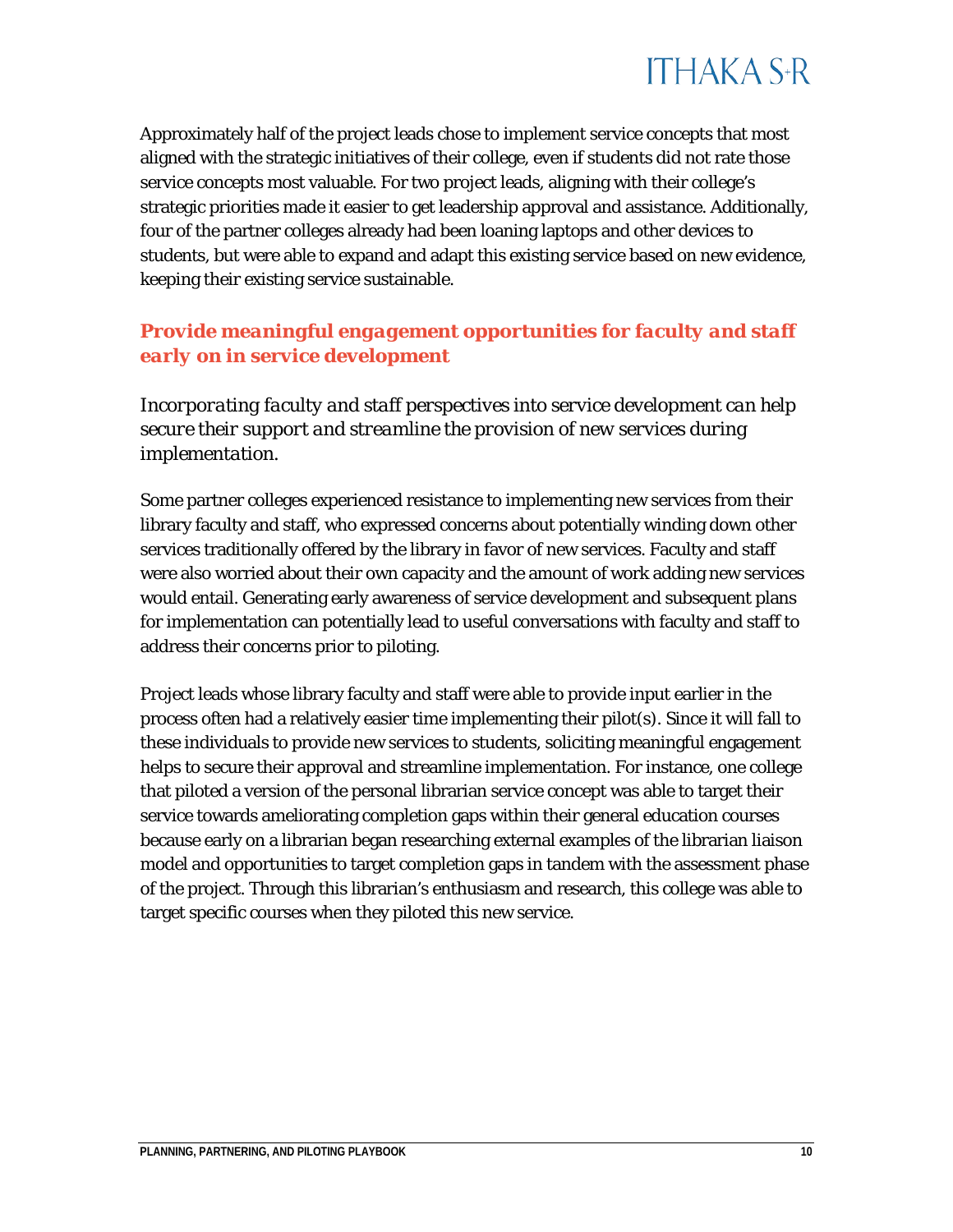#### *Use multiple data sources as leverage—even if some aren't specific to your college*

*Build your case over time for providing new services using multiple empirical and experiential data sources available internally or externally.*

It is important to know students both anecdotally and by generating and examining empirical data. Through student interviews at the outset of service concept testing, colleges were able to understand the student experience more deeply and develop a suite of possible services corresponding to students' expressed needs and challenges. Incorporating the student perspective throughout service development is essential to providing assistance that will best suit their unique needs and challenges.

Additionally, students may express their needs directly to service providers in a way that interviews or surveys may not capture; they may, for example, see or hear about a service offered at another college and bring that idea to a librarian or faculty member. At one of the partner colleges, a student suggested their library obtain a laptop vending machine something the student had seen at another college. Although the partner college did not buy a vending machine, this suggestion provided essential qualitative evidence for later provision of a loaning technology service for laptops.

The ability to survey students and rate potential services against each other not only provided for easier decision-making, but the ability to demonstrate that students needed these new services. Although each partner college has its own institutional effectiveness and assessment processes and offices, many of the project leads found data collected through service concept testing to compliment those data and bolster their decisionmaking process. Many of the project leads were able to triangulate data from service concept testing with data from outside the project to demonstrate need to their administrators and boards.

#### *Scope small, for a couple of semesters or quarters, and scale from there*

*Targeting subgroups within the student body, and piloting services beyond a semester or quarter, can be an efficient strategy to serve students while addressing potential high demand and limited resources.*

Initially piloting a new service at full scale to all students may not be feasible due to limited resources—financial, personnel, or otherwise. If anticipated demand is high, the thought of implementation may be daunting and can deter execution. Two project leads in particular were concerned about implementing highly rated services—potentially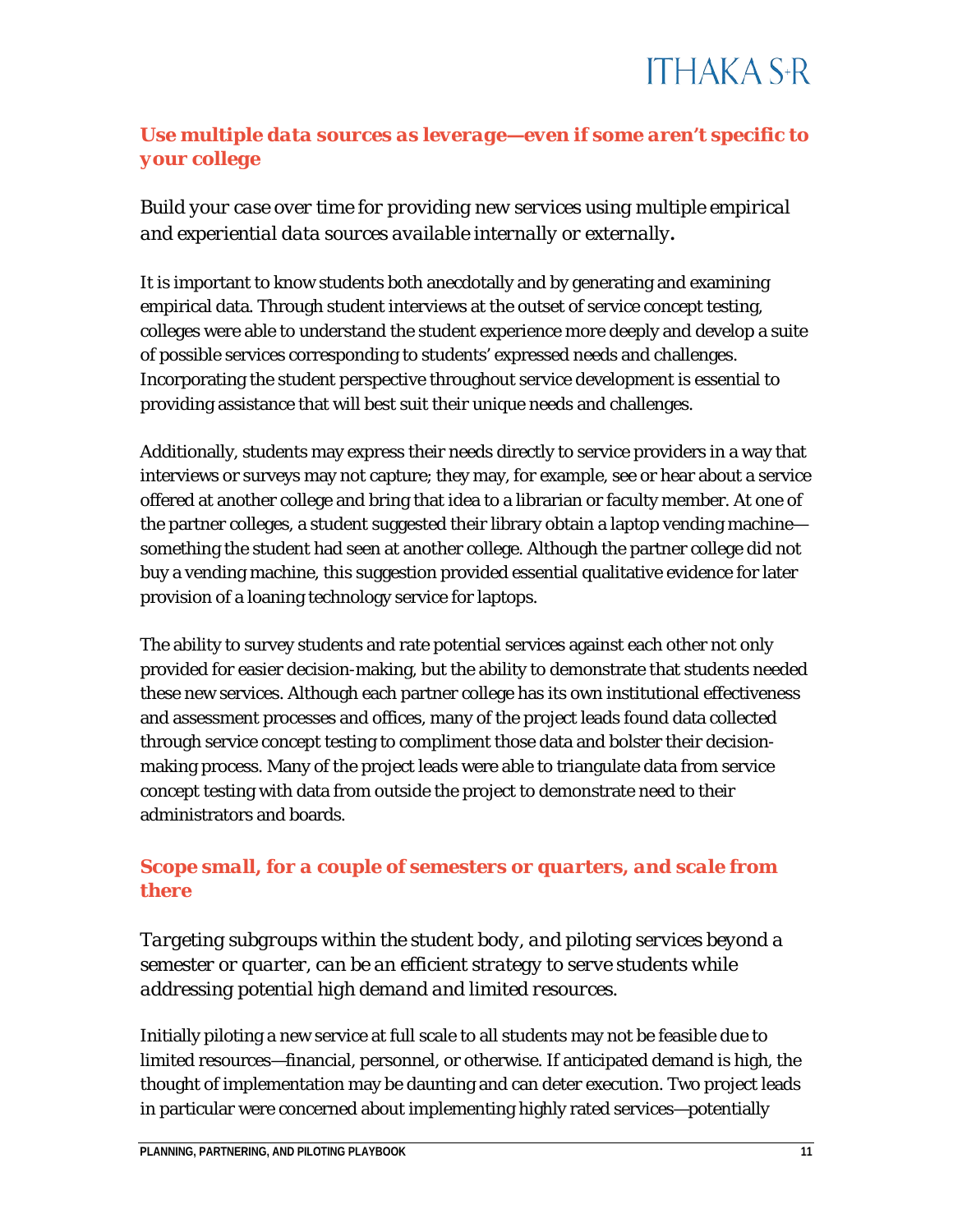overwhelming their already limited resources. However, as one project lead mentioned, "you should never *not* do something because you're worried about demand [being high]."

One college combatted concerns over high demand with a "soft launch" of their loaning laptops pilot. This involved announcing the service informally to students and faculty, but not embarking on a widespread outreach effort, ensuring that those who needed to borrow laptops were able to. A soft launch may also help demonstrate need for new technological resources to loan; usage data from a small-scale, initial implementation can provide additional leverage to obtain new devices, increasing the scope of these programs over time based on level of demand.

Offering targeted services to specific student subgroups can be another helpful way to address these concerns, while also reducing equity gaps. Across colleges, we found that students who are historically underserved or disadvantaged—students of color, student parents, and low-income students, among others—often report encountering greater challenges and demand for support services.<sup>[6](#page-12-0)</sup> After testing service concepts via survey, partner colleges were able to disaggregate their data and determine which students saw the most value in, and need for, different services.

Many project leads chose to initially target their pilot services towards subgroups of students and are now able to adjust outreach and implementation strategies to scale up their programs. For example, one college targeted male students with high school grades below a certain threshold, another targeted honors students and those in a specialized transfer programs, and one targeted subgroups of students based on their level of needed support.

Further, at the outset of implementation, it's important to ensure that the pilot is planned for more than one semester, quarter, or year, and that a strategy has been created in advance for pivoting and adapting the service if it is not successful within the first few semesters or quarters. Piloting for the long term, while collecting data and assessing use and efficiency along the way, is critical for determining value, what to change, and how best to scale and reach more students. For some services and institutions, it can also take substantial time to build awareness and partnerships to enable the success of the service. One college mentioned that despite low usage within the first semester of the pilot, they are intending to pilot and adapt their service for multiple years in order to further develop and scale the service to serve students more effectively.

<span id="page-12-0"></span><sup>6</sup> Melissa Blankstein, Christine Wolff-Eisenberg, and Braddlee, "Student Needs Are Academic Needs," Ithaka S+R, 30 September 2019[, https://doi.org/10.18665/sr.311913.](https://doi.org/10.18665/sr.311913)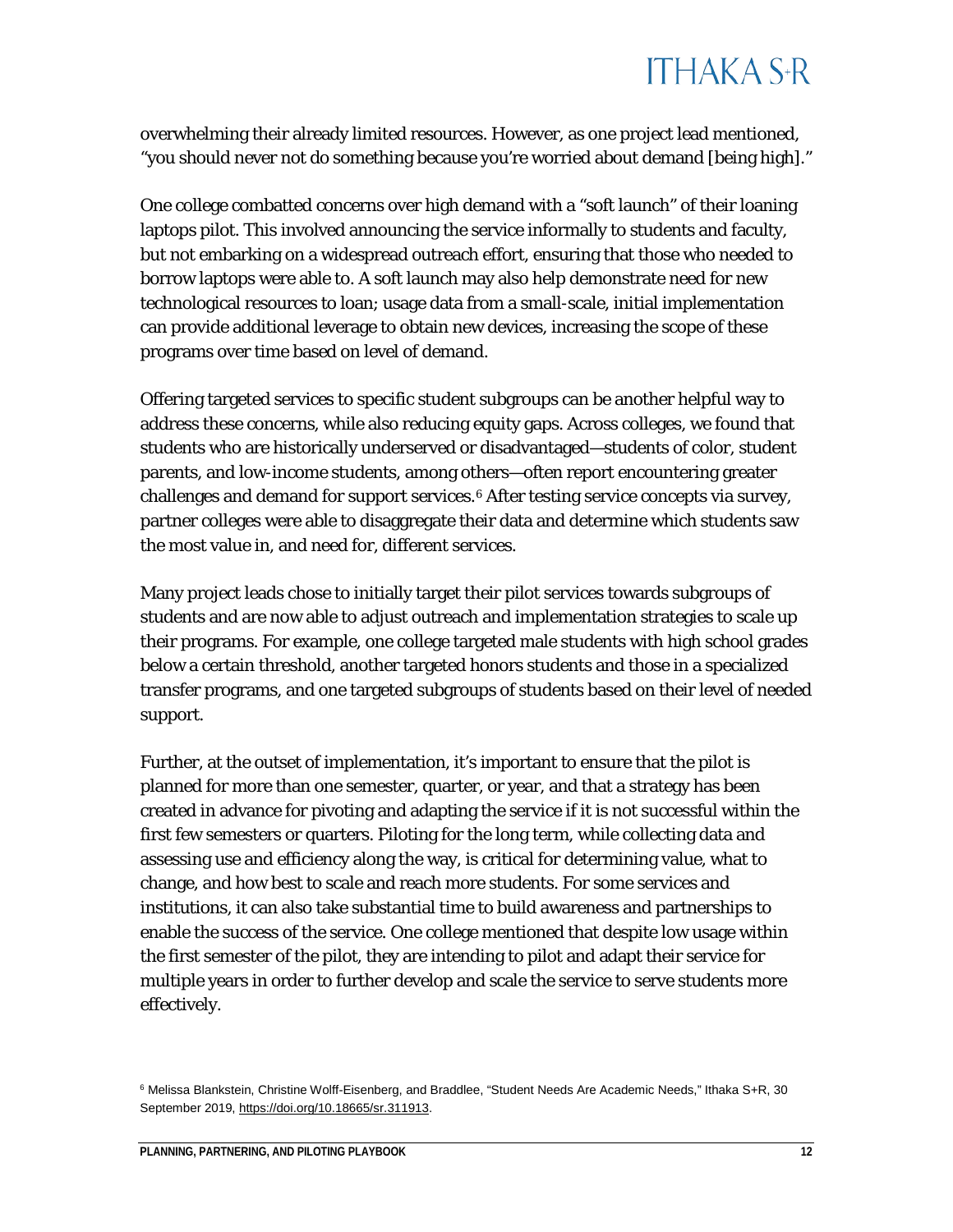#### *Collaborate with administrators and other departments*

*Utilize existing tools, resources, and relationships with other departments and external vendors, especially when resources are limited.*

Collaborating with other service departments can be an effective way to pool resources, avoid duplicating services, and amplify outreach to serve more students. Early buy-in from leadership can also be an effective way to seek new partnerships. Administrators may be able to see new opportunities for collaboration, find resources elsewhere at the college in ways that others cannot, and promote the service to other departments on the library's behalf. Generating awareness of new services to student and academic administrators, provosts, deans, or those in similar roles can be a great support when gathering resources for new services.

One partner college was able to use their support from administrators effectively to generate collaborative relationships with other departments: they worked with the library and IT to refurbish recycled laptops, resulting in 24 new laptops for their loaning tech program. Another partner college was able to work with their Financial Stability Office to locate students with demonstrated need.

#### *Consider the start-up and long-term costs of implementing a new service*

*Occasionally, larger start-up costs are preferable especially if the costs of sustaining the service are low. If possible, consider external sources of funding to bolster your budget.* 

Considering the start-up *and* long-term investment necessary to sustain a service is key. Project leads often faced challenges, including insufficient staffing, time, and funding. Scoping small, utilizing existing tools and resources, as well as collaborating with other departments can be an efficient way to utilize already limited resources. Considering other institutional funding opportunities or external funding, such as grants or sponsorships, can also be an effective way to generate large start-up costs. Although the grant from this service innovation project helped to cover many of the partner colleges' personnel costs, they had to find additional resources within their own budgets to pilot their services; some are applying for, or are currently waiting to hear back from, external grants to adapt their pilot services and implement additional ones.

A larger start-up cost can be preferable if the long-term cost of implementation is minimal. One of the partner colleges anticipated large initial costs of designing and furnishing their new family-friendly library spaces, but expected the long-term financial,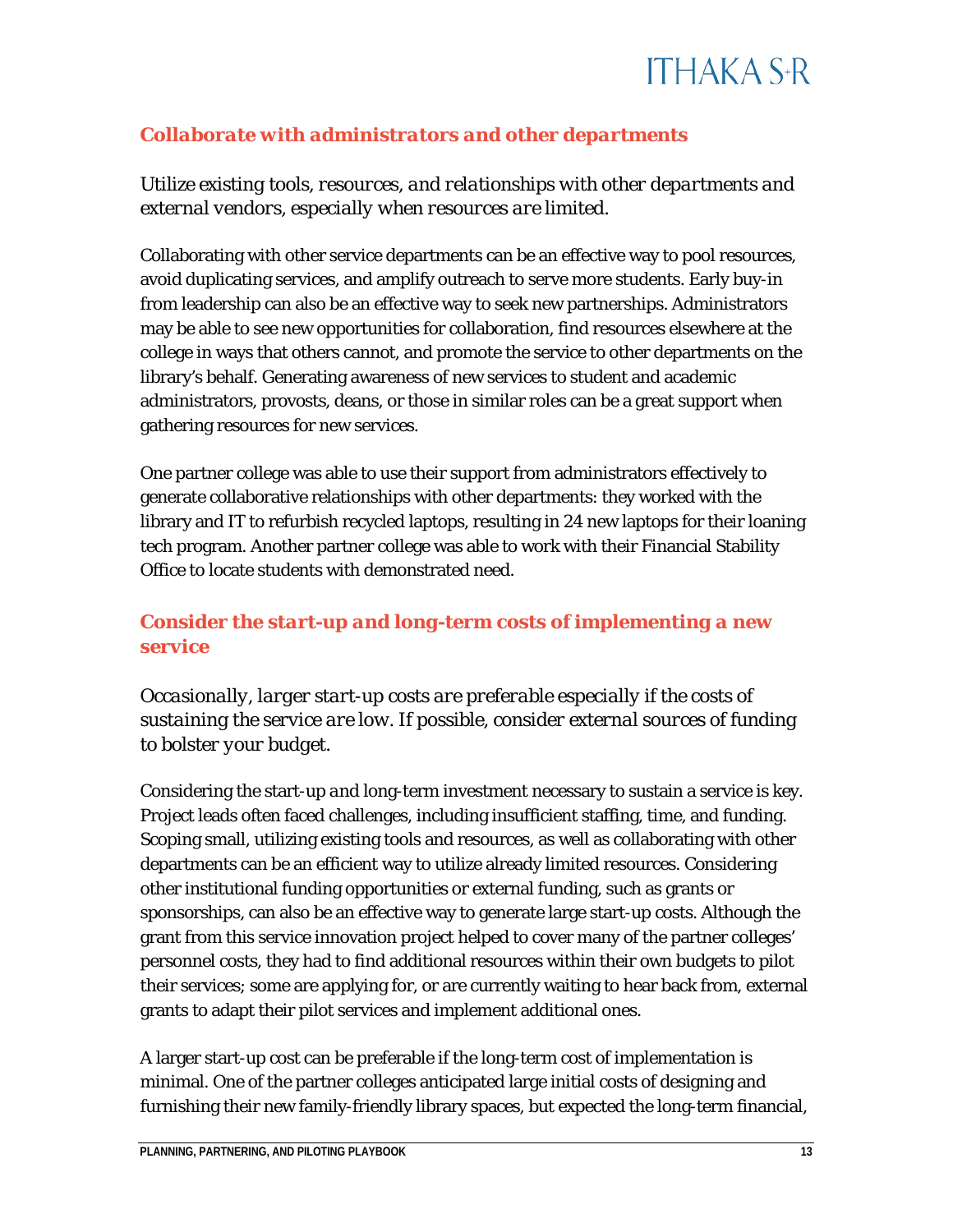

time, and staffing costs of sustaining these spaces to be minimal. Another college hired an adjunct to expand their existing knowledge base and to help train existing faculty and staff on answering college navigational questions. This saved staff time in the long-term as they did not have to find needed information on their own. Additionally, one of the partner colleges devoted more time and resources to promoting their already existing knowledge base, so that staff, rather than answering recurring questions, can devote more time to students with more complicated questions and needs.

#### *Reach out to academic faculty when marketing; direct-to-student marketing may not always be the most effective choice*

*Student outreach may present unique challenges depending on campus culture. Reaching out to faculty and informing them of new services can generate greater awareness and use.*

Marketing new or adapted services is essential, especially if the service is newly introduced and conceptually unfamiliar to students. However, students may react differently to various communication strategies, and outreach to specific subgroups may present unique challenges. One project lead said that the library and other departments are having difficulties engaging students via email; while the number of students opening emails is high, the number that engages with those messages by then using a related service is low. Another partner college had difficulties gathering contact information across different campuses, hindering their direct outreach efforts.

It may be helpful to reach out to academic faculty, inform them of new services, and ask for their assistance with outreach. Faculty are in a unique position to identify students in need of added support and can assist in marketing library services. For example, one college who did not initially market to faculty found that faculty wanted more notice of new services at their library to be able to inform their students. Another partner college is winding down their direct-to-student email outreach and will instead inform faculty of their program in the hopes that this outreach will result in greater engagement. Overall, direct-to-faculty marketing can potentially reduce the amount of time, money, and personnel spent on outreach, and can ensure that information is circulated to students effectively.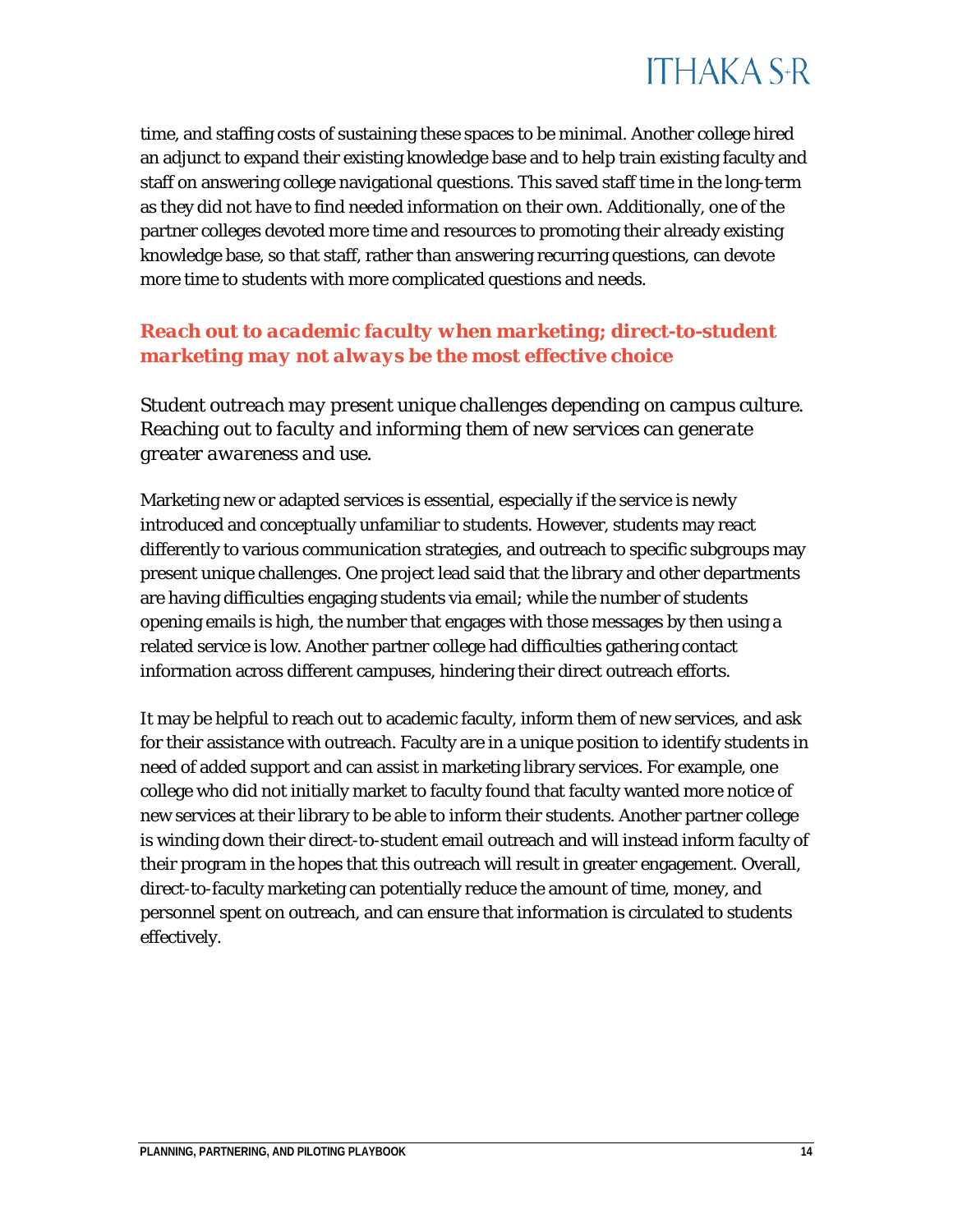

#### *Define metrics of service success before implementation*

*Collecting usage data is important when assessing the success of service implementation, but other metrics can also help assess success.*

When we queried the partner colleges on how they were going to demonstrate impact or measure success of their new services, many said they would rely on usage statistics generated throughout the duration of the pilot. One project lead is planning to issue a student satisfaction survey a year after their pilot launches. Another college is working with their institutional research (IR) office who are collecting similar student success data.

It is important to be strategic about data collection at the outset of piloting to inform next steps, potentially including scaling up or winding down the new initiative. Other data metrics that can be used to measure the success of a service or program may include anecdotal experiences, expenditures over time, money saved over time, and student post-service outcomes. To collect these data, it may be useful to partner or collaborate with IR or IT to leverage their expertise in this area, especially when determining postservice outcomes.